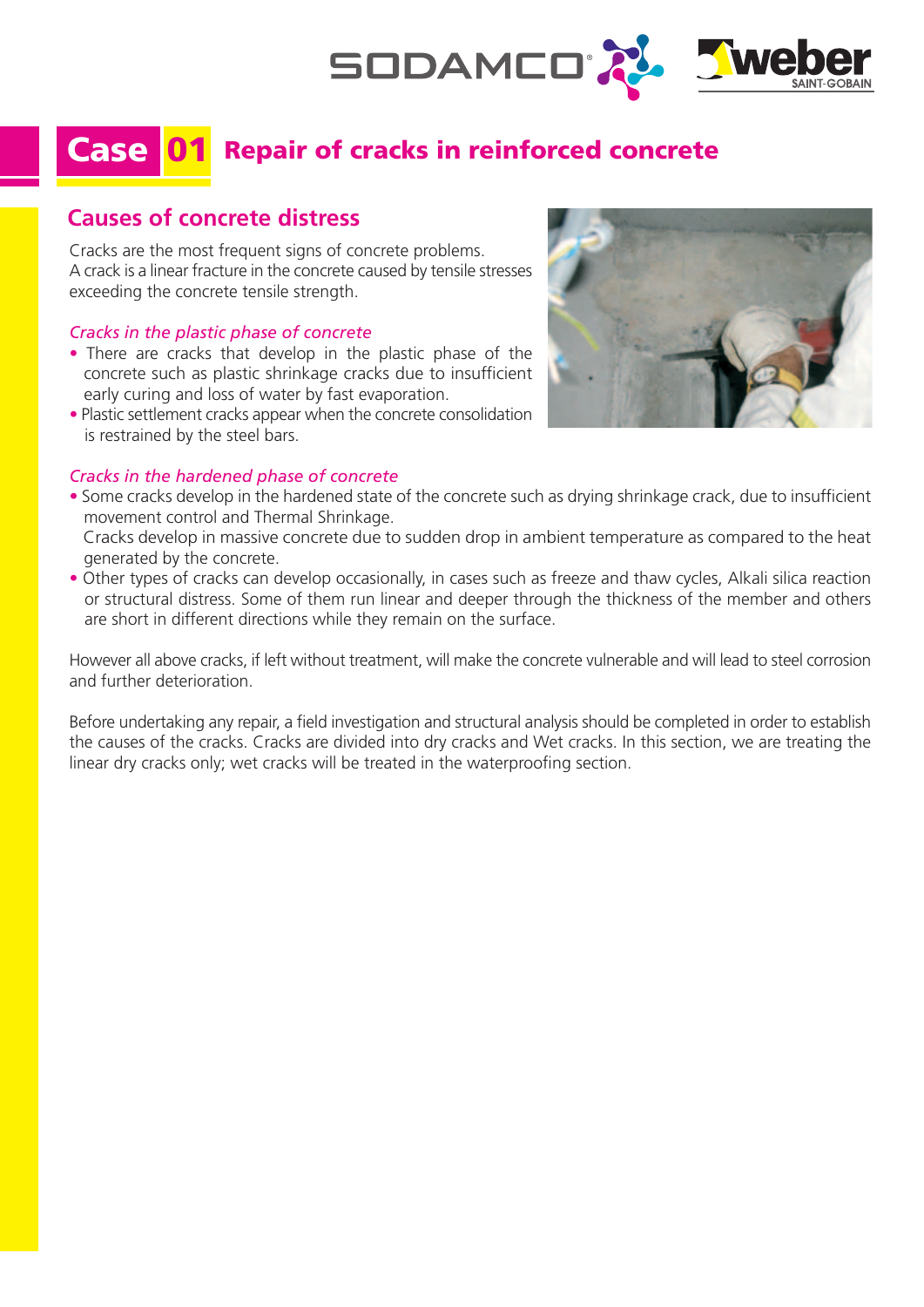

Solution 01 *Repair of cracks in reinforced concrete*

# **SOLUTION A: Repair of deep cracks**

### **Recommended products**



### **Repair using injection**

Linear Dry Cracks in reinforced concrete should be strengthened and consolidated using Conrep.i 650. It is a low viscosity 2-component epoxy injection resin capable to fill the full depth of the crack.

The following steps should be observed:

- All cracks should be fully dry.
- Injection surface packers should be placed with equal distance between them.
- Clean thoroughly the surface of the crack and seal each packer using Conrep.412 CRY, an epoxy adhesive. • The same adhesive **weber.rep epo 412 CRY** should be used to seal the whole surface of the crack to play the role of capping in order to prevent the **weber.rep epo 650 i** from escaping during injection.
- The work process requires the use of an injection device that could be manual, pneumatic or electrical. The injection starts from the lowest packer and stops when **weber.rep epo 650** appears from the next packer.
- Close the same packer with its nipple and inject it with **weber.rep epo 650.** Continue working the same until all the sealed packers are injected.
- Remove capping by scrapping and grinding.



### **Repair using a replacement mortar**

Cracks up to 5 cm deep (indicative crack width dimension between 0.3 mm and 2.4 mm) can be repaired using thixotropic mortars **weber.rep 331 TX** and **weber.rep 332 FR**

Remove concrete until reaching the bottom of the crack, at least 1 cm from each side of the crack. Fill the gap using **weber.rep 332 FR** (up to 2 cm deep) or **weber.rep 331 TX** (up to 5 cm deep in 1 layer).